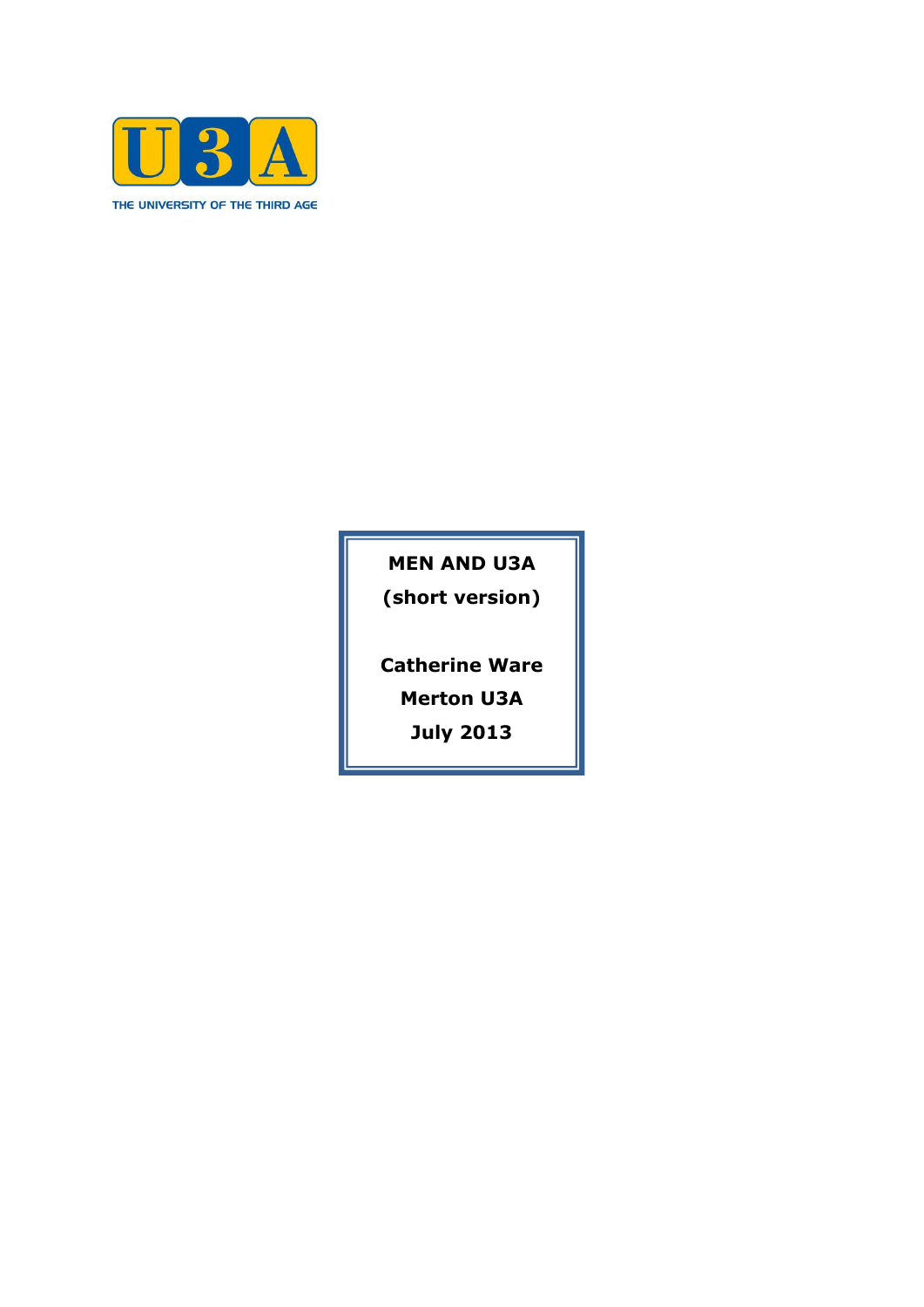# **1. Introduction**

# **2. The problem/why should we be concerned?**

## **3. Conclusions**

## **4. Further information required**

- i. Data about Merton U3A members
- ii. External research

# **5. Suggested interim actions**

## **6. Next steps**

**NB: References and acknowledgements are mentioned in the full version. See Appendices of full version for Maps and charts.**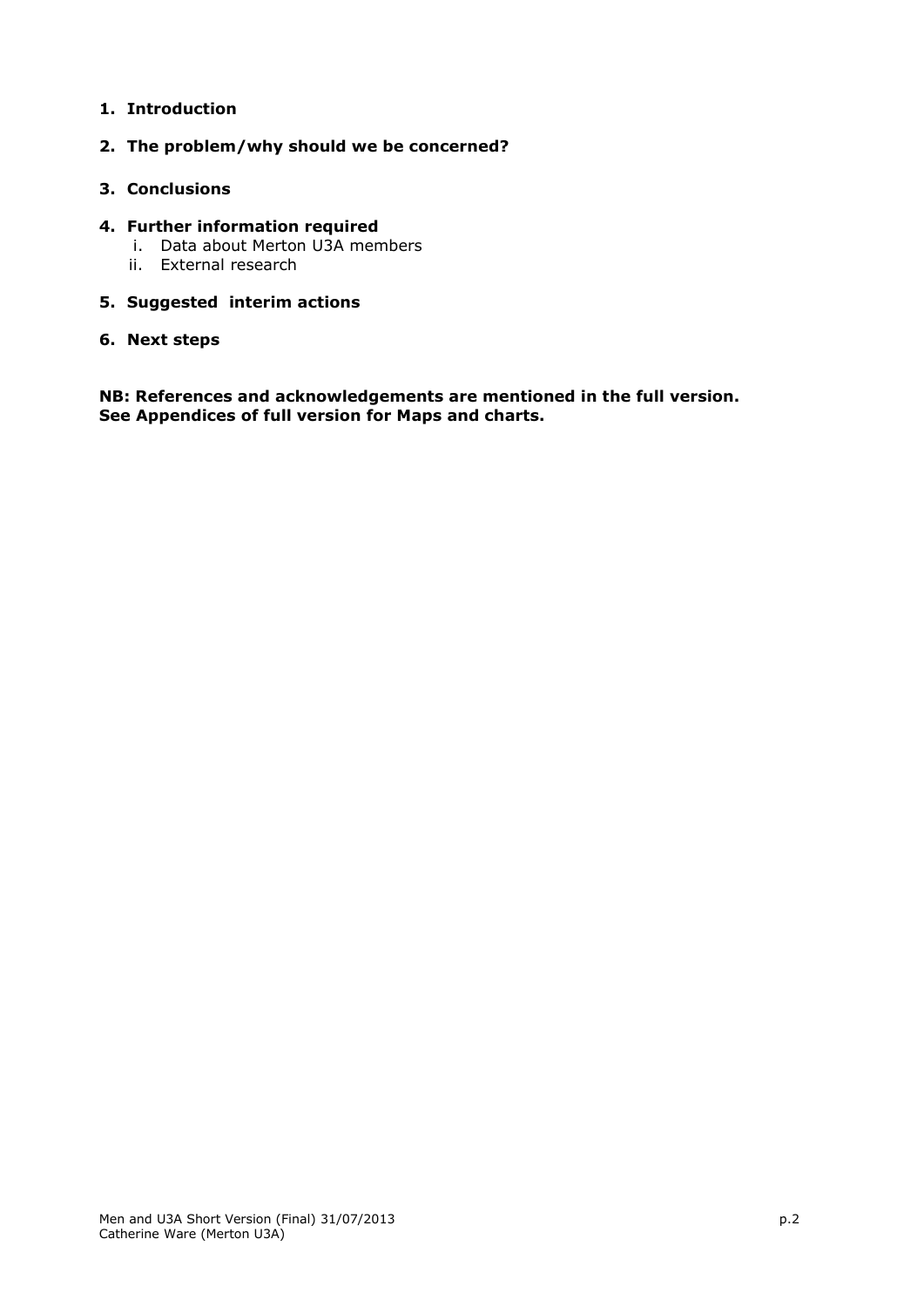# **1. INTRODUCTION**

During the summer of 2012 Merton U3A's Committee asked a small working group of members to review our existing communication resources and methodologies, identify areas for improvement, and make recommendations for more effective communication with members and the community.

It was agreed that, whilst the organisation was thriving with over 800 members, there were particular concerns that some groups in the community  $-$  men, residents of the eastern part of the borough, and ethnic minority groups — seemed to be under-represented in the membership. In order to develop a strategy, we needed to investigate the degree and reasons for any under-representation. This investigation into the gender imbalance has also shed some light on the other areas of underrepresentation.

Our research began with the under-representation of men in Merton U3A, but in order to determine how we compare with other U3As, we contacted neighbouring U3As within the Surrey Network and London Region network to which we belong, and found that we were not alone in our concern  $-$  in fact, as our research progressed, it transpired that male under-representation is a concern not only throughout U3A but also in other organisations focused on older people, and adult education, so this paper also draws on contributions from national and international sources.

We are very grateful to the U3As in Surrey and London that have shared data with us so far, and for the support we have received by email, telephone and in person from individual members including founding members Dianne Norton and Audrey Cloet who contributed valuable historical insights. Ian Searle explained developments in online courses. Gwen Wright and Janet Whitehouse on the National Executive Committee have also provided support and an interest in taking this research further. The names of other personal contributors are also given with the references at the end of this paper.

In order to put U3A into context and investigate whether there were particular issues that differentiate U3A from other learning and leisure options for men, we also conducted a literature review and contacted some other organisations. We have had helpful correspondence and conversations with several members of the Association for Education and Ageing, to whom we are very grateful, and we have drawn heavily on contributions from Jim Soulsby and Marvin Formosa. Valuable contact has also been made with Sara Arber at the Centre for Research on Ageing and Gender at the University of Surrey, and Andrew Lewis at the Open University. The names of other personal contributors are also given with the references at the end of this paper.

This paper also includes a literature review of English-language sources with some analysis of recent UK census data. Our research has focused on the UK and countries that have adopted the British U3A model based on self-help voluntary groups (rather than the original French model that is driven/supported by higher education institutions). Main references are given at the end of this paper.

Charts and maps convey a lot of information but have been put into a separate document of Appendices so that it's easier to refer to them alongside while reading the main document.

The conclusions and recommendations are intended to assist with forward planning at Merton U3A, and include ideas for collaboration with other U3As and other organisations. While the focus of this research has been to identify issues relating to the under-representation of men in Merton U3A, we feel that some of our findings have broader implications, not only for the U3A movement, but also for older adult education in general — but that is for others to take forward at national level.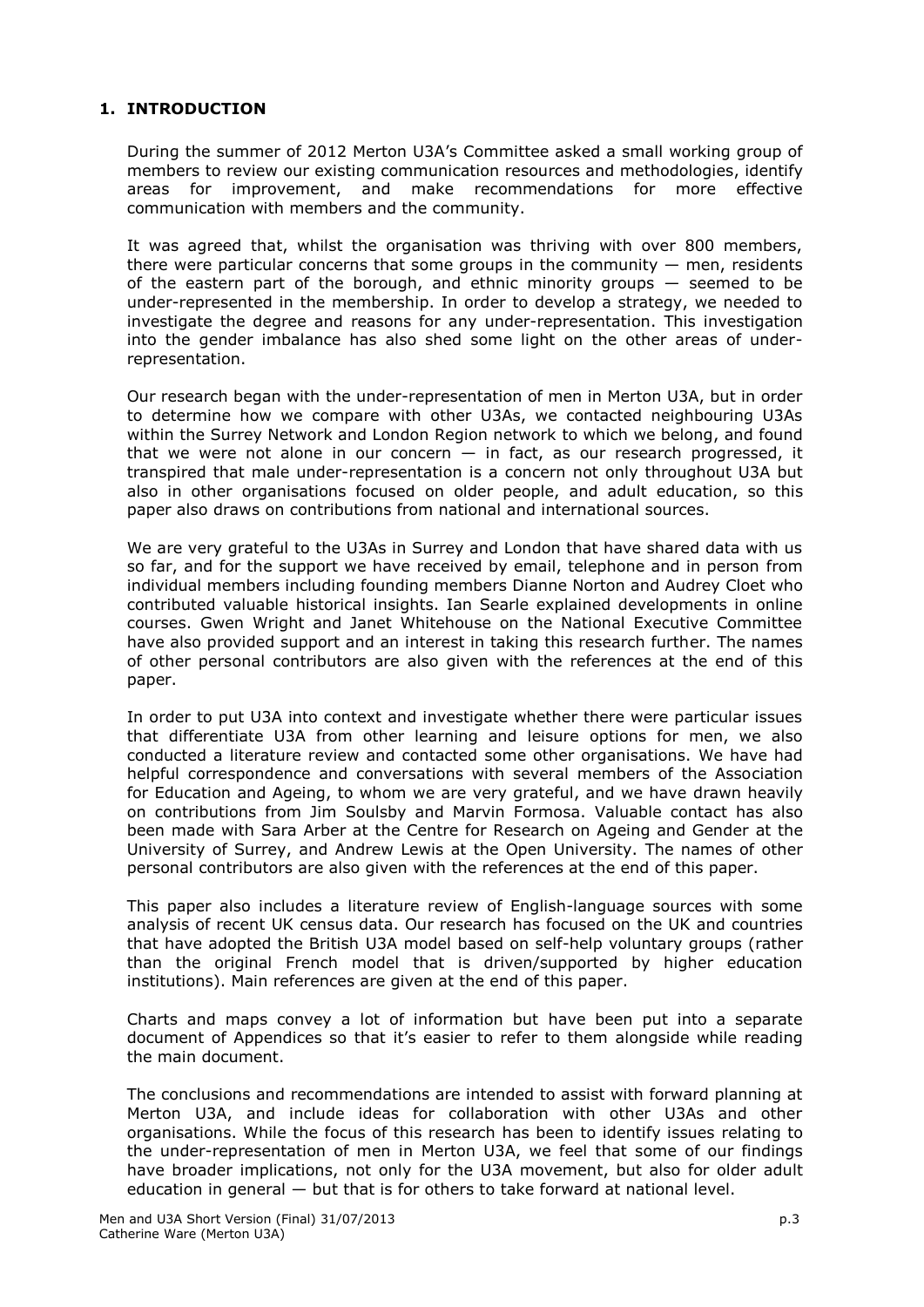## **2. THE PROBLEM/WHY SHOULD WE BE CONCERNED?**

- **a)** Men are significantly outnumbered by women in Merton U3A, and this is thought to be off-putting and self-perpetuating. The Committee has become aware that men are occasionally made to feel unwelcome, but women have also expressed unease about the gender imbalance. U3A is missing out on what men could contribute socially and intellectually, and there is some concern that men may be missing out on what they could gain from U3A.
- **b)** U3A aims to be inclusive, but the gender balance in Merton U3A is not representative of the demographic situation in Merton. It appears that U3A is not attractive to men, but we need to understand the reasons for this and assess whether there is an unfulfilled market need, and if so, what can be done about it.
- **c)** The 'baby boomer' generation is now retiring, and the life expectancy of men is rapidly catching up with that of women. If the organisation is to thrive, we need to be able to meet the requirements of this younger generation of men which are different from those of older generations, and we can expect greater numbers of men who will also be active for longer.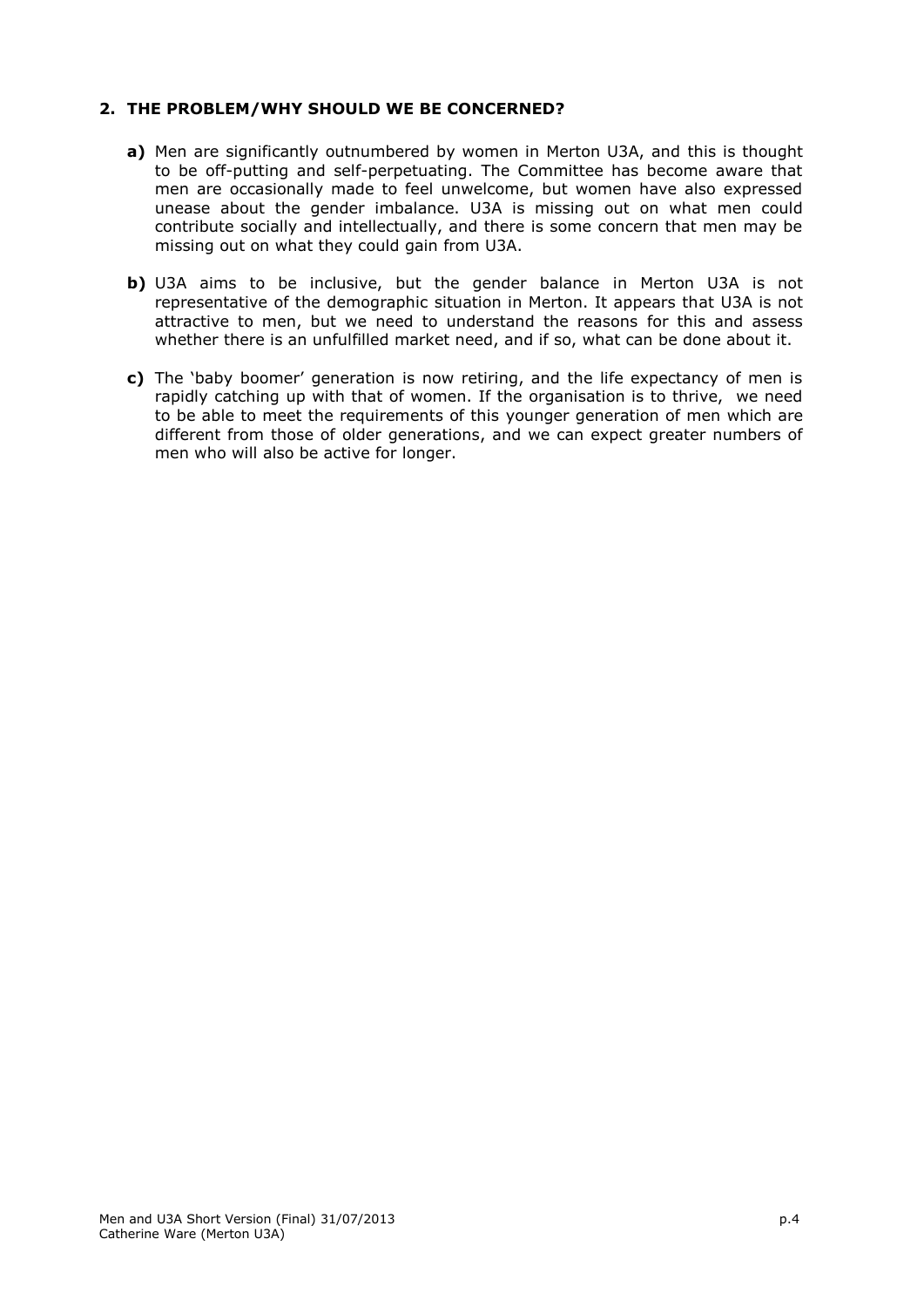# **3. CONCLUSIONS**

**a) What are the factors affecting learning/leisure activities of older men?** Despite the relative paucity of data, the literature review has revealed a number of inter-related factors that are considered to affect the take up of learning and leisure activities by men in later life. These include age, psychology of masculinity, male social networking, marital status, educational experience, employment/retirement, and 'social class'.

Several of the terms  $-$  Third Age, Social class, Learning, and Leisure  $-$  are difficult to define, and this has complicated the research as survey results may differ or be open to different interpretation. Nevertheless, the following are some key findings from the literature review that seem pertinent to men and U3A:

- Men are socially more self-sufficient and less inter-dependent than women, so they are less likely to join organisations primarily for social reasons. On retirement, it seems that women miss the social interaction of working life more than men (Skipton 2013b) and seek to develop new social contacts. Married men generally have larger social networks, mainly led by their wives; however, widowers prefer smaller social networks of family and close friends. Divorced men and bachelors are the most difficult to recruit.
- Men will join organisations and activities that resonate with their identities and interests. Work is central to men's identities and often influences their choices in retirement; they often retain old connections and organisational memberships, and identify less than women with their local neighbourhood until older age (Lofts 2013). Their leisure pursuits are more likely to follow what people consider to be acceptably masculine although this may vary with age, social class and abilities.
- Organisations and services geared specifically to older people are largely rejected by older men because they are regarded as passive and feminised. Men prefer intergenerational activities and to mix with the real world.
- Middle class men and those with higher levels of education are more likely to take up leisure learning and other goal-oriented activities on retirement, whereas men from lower social classes or with lower qualifications prefer social activity that is not goal-oriented. Involvement of men in organisational activity is strongly linked to 'Social class'.
- A shift in government policy and funding since 2009 has emphasised skills training (primarily benefiting younger people) and less support for lifelong learning. There has been a dramatic fall in numbers of older people learning through public providers, although universities and further education colleges attract some middle class men. Women are more concerned about finances than men.
- Increasing numbers of people are working beyond State Pensionable Age (SPA). Amongst those men working beyond SPA (65yrs for men), more are likely to be working in higher-skilled jobs. Those working beyond SPA are likely to be learning through work, and those in work are more likely to be learning than those who have retired.
- There has been a rapid rise in independent learning and a marked growth in numbers learning online, even amongst those aged 75yrs+. Independent learners are more likely to be better educated men, learning on-line or through TV/radio. Men prefer to learn formally, and are under-represented in informal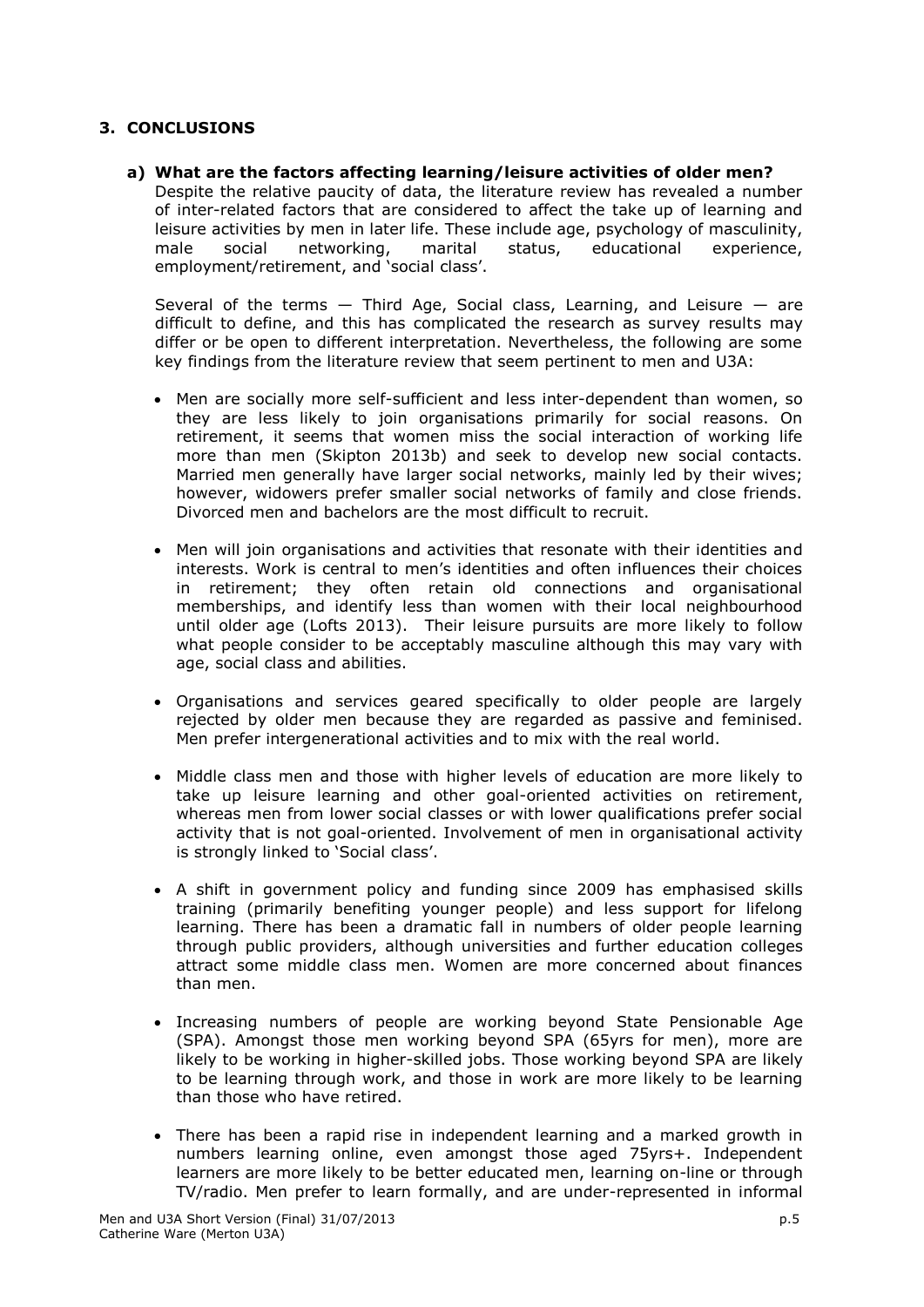learning. They prefer more focused learning with clear outcomes (e.g. talks, visits, events, short courses, online courses).

- Older people from ethnic minority groups are also reported to be learning more formally in work-related settings, and online.
- 'Feminisation' has crept into the adult education sector in general, including organisations established originally for men e.g. Workers Education Association. Open University students are predominantly female (average 60% women: 40% men) but after the age of 65 the ratio is 55%men to 45% women. Even MensSheds are sometimes facilitated by women.

### **b) What do we know about U3As nationally and internationally?**

There appears to have been very little substantial research published about U3A membership in Britain, apart from the works by Eric Midwinter in 1996 and the 2001 survey (summary of results currently published on the TAT website).

U3A surveys in countries such as Spain and Malta have apparently uncovered a gender imbalance, but this paper has focused on a review of English-language sources, and hence primarily U3As that have adopted the British model. Australian research is useful because Australia has adopted the British model of U3A and there are many cultural similarities (despite less social class division than in the UK). The survey by Lydia Hebestreit in 2006 specifically sought to investigate the differences between male and female perceptions of U3A, and the "barriers to participation with special reference to the male population". The results of the British and Australian research are remarkably similar, and the following is an amalgamation of key findings. (Detailed statistics are given in the main body of this report)

#### **i. Membership profile:**

- U3As everywhere are highly 'feminised'. Ratio of men:women is about 1:3. This ratio has persisted since the U3A movement was established.
- Average age of members is thought to be around 70yrs+.
- Mostly married couples and widowed/divorced/single women. (More married men than married women)
- Most have some form of education beyond school (more men than women)
- Largely middle class: about 45% professional (roughly equal for men and women), 25% administrative (more women than men), 15% managerial (more men than women), the balance technical, manual or occasional/no employment.
- Reasons for joining: Men mainly to gain more knowledge; women mainly for personal satisfaction and making new friends.
- The majority hear about U3A by word of mouth. Other sources include libraries (more women than men) or local press. Hardly anyone hears about U3A through national media. The surveys do not mention Internet.
- Main reason for not joining earlier: lack of awareness (more men than women)
- More men than women serving as tutors
- Men are also more often represented on Management Committees

### **ii. Institutional profile:**

- Nearly 50% of U3As are located in areas with higher than average number of older people (Midwinter).
- Nearly 50% of U3As located in districts of middling population (100-200,000 people). Big cities are poorly served by U3As compared with smaller more compact towns (Midwinter).
- The majority of U3As develop in middle class areas.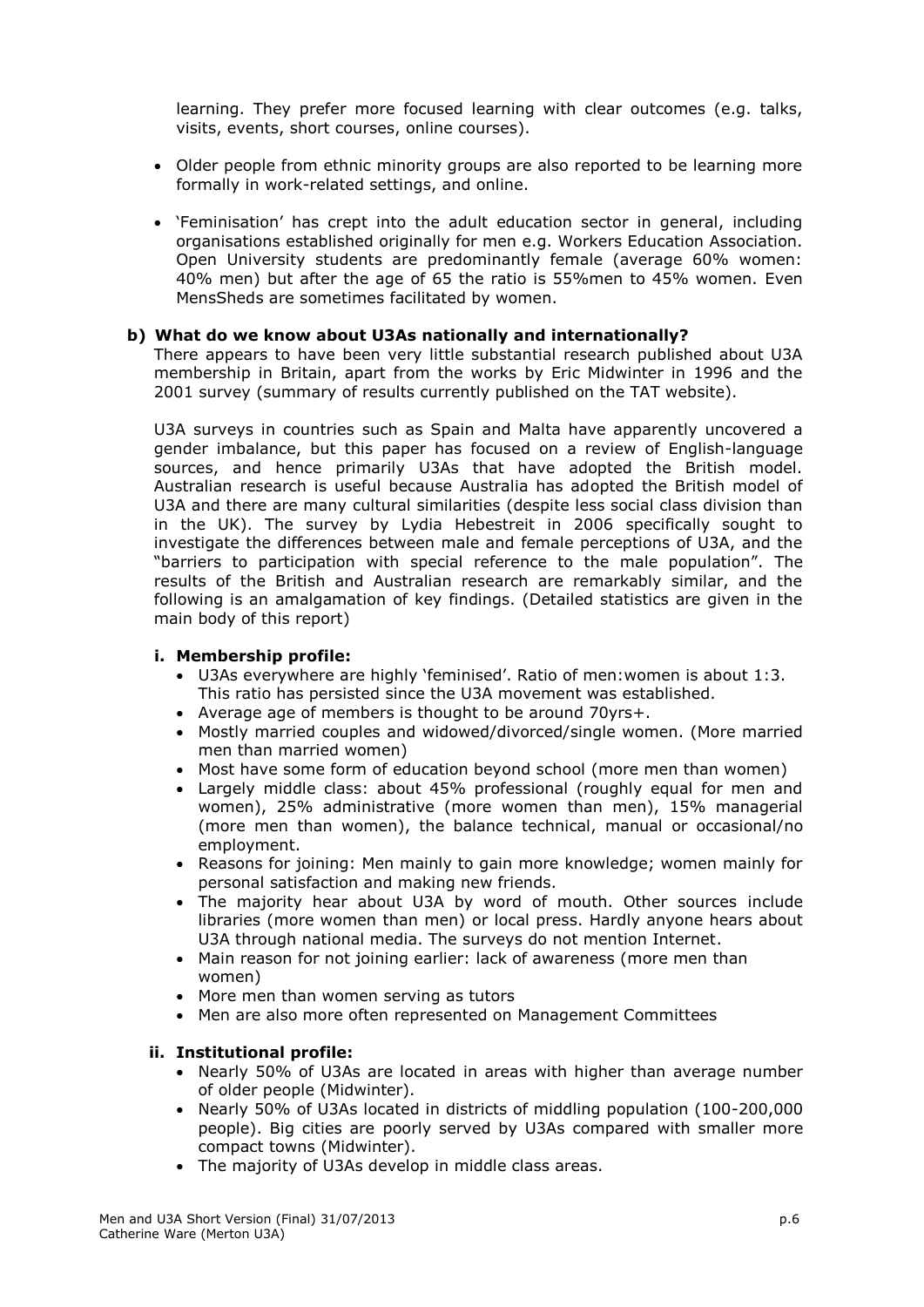- U3A is regarded by some to be both intellectually and socially élitist. Research indicates that the "university" concept may be daunting for those from lower social classes or with lower levels of education (but less inhibiting for men than women according to Hebestreit).
- Those learning 'independently and with others' now form 10% of older learners in UK. However The NIACE survey of Older People's Learning (2012) reported that despite the rapid increase in U3A membership in Britain, only 1% of survey respondents reported that they were learning through U3A, which suggests that U3A members do not regard their experience of U3A as learning, but this needs further clarification.
- The predominance of courses from liberal arts and humanities favours women and is less attractive to men, especially from lower social class or lower levels of education.
- Main area for improvement suggested by men: types of course offered. Most U3As do not provide gender-specific courses or have a strategy for tackling the gender imbalance. Finding tutors is one of the biggest challenges for committees.
- Venues and schedules: Private homes are used in most cases but are not the most popular choice of venue. Men prefer traditional classroom/genderneutral settings (Hebestreit). Weekday timings do not suit all.

## **iii. U3A in the Future:**

The literature contains several predictions that the U3A movement, "as an organisation of the 1970's and 1980's" (Williamson 2000) would have to adapt to the needs and preferences of future generations. In particular it was anticipated that changes would be required to accommodate the large number of post-WWII 'baby-boomers' who had the benefits of better health, education, prosperity and the expectation of a long active retirement. However, most of the published research pre-dates or overlooks several significant developments in the last ten years which have had huge and inescapable impacts on everyone, including older people. These include:

- The rapid development of information and communication technology which has had a revolutionary impact on learning, social interaction and virtually every other aspect of life.
- The severe economic crisis and resultant cuts to public services and insecurities for young and old in the UK.
- The increase in State Pensionable Age (SPA) in the UK, outlawing of age discrimination, and the trend for many people to work even beyond SPA, albeit often part-time.
- The impact of immigration into the UK and the resultant cultural diversity of major conurbations.
- Increased life expectancies of men and closing of the gender gap even beyond 90yrs+.

Marvin Formosa's *Four decades of Universities of the Third Age* (2012) provides a global overview of the U3A movement and a helpful analysis of current issues. "The key challenge faced by U3As is to remain in tune and relevant to the life-world of present and incoming older cohorts…" but U3As "remain locked in more traditional perceptions of late adulthood" (p.15). He makes suggestions on how the movement might be revitalised for the future, including:

- 1. To overcome the French-British polarities and working in partnership with other tertiary education providers (e.g. Open University).
- 2. To strengthen the quality and relevance of instruction, incorporating new technology, to accommodate the interests and skills of younger members.
- 3. To engage in the debate that identifies appropriate curricula relevant to the real learning needs of older people. (A 'Third Age Curriculum' was also proposed by Stephen McNair (2009)).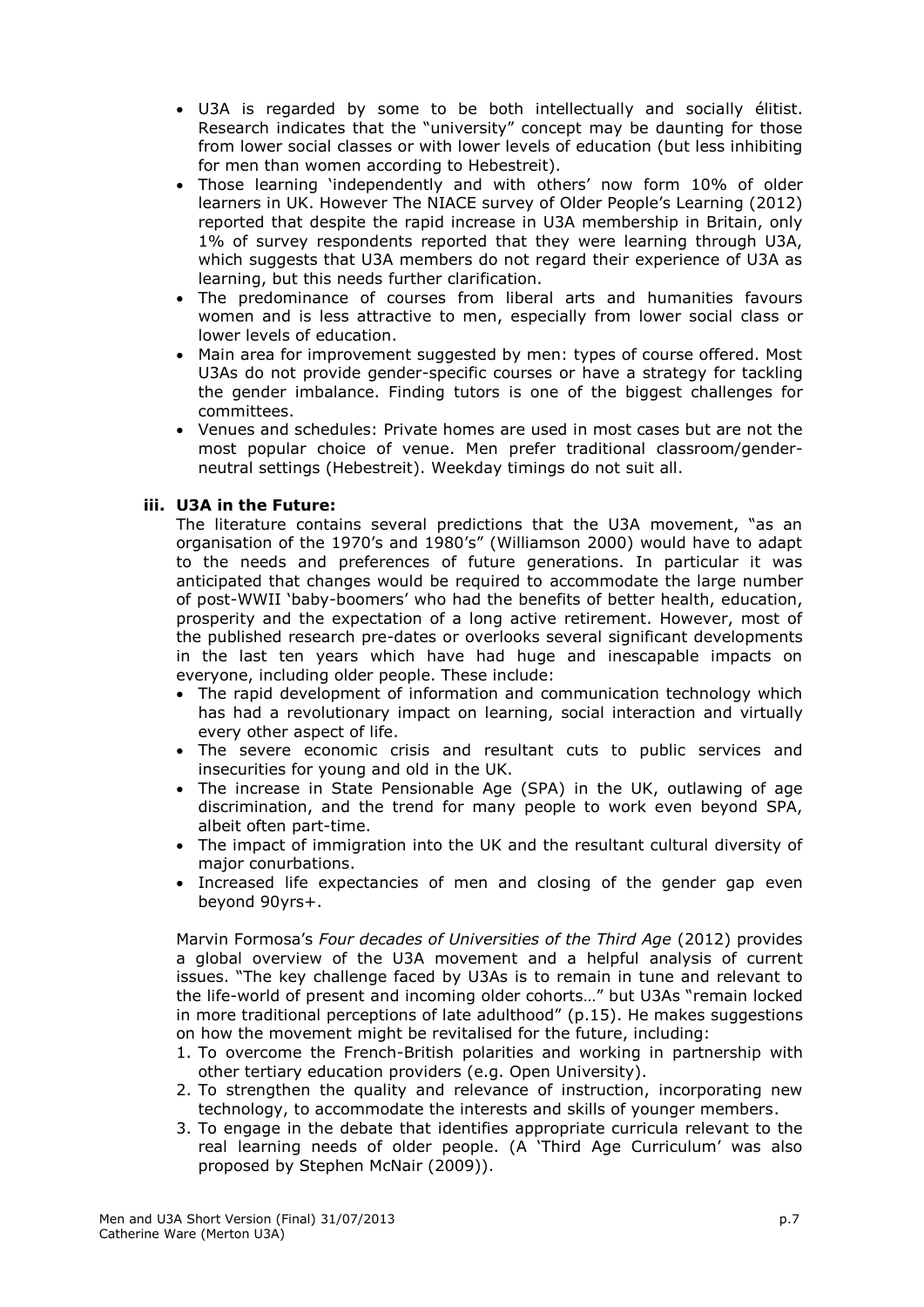- 4. To add courses that appeal to excluded groups such as men, ethnic minorities and Fourth-Agers.
- 5. To introduce inter-generational ties, as proposed by U3A founders (most U3As encourage 'age-segregation' which is not good for members, especially men, or society in general).

### **c) What do we know about Merton and neighbouring U3As?**

As has already been mentioned, this survey began with trying to understand more about the under-representation of men in the membership of Merton U3A, and this quest has led to a wider search for comparative information from U3As in the Surrey Network and London Region. It appears however that very little data is collected by U3As in general and the picture is far from complete. The following is a summary of information gathered so far:

#### **i. Male Membership:**

Total membership of Merton U3A is now over 800 but male membership is only 20%. Latest Census data indicates that the proportion of men aged 50+ and 65+ in the Merton population is 46%. Therefore, Merton U3A is not attracting a representative share of older men in Merton.

The percentage of men in the 50+ or 65+ age brackets in boroughs across London and Surrey is remarkably consistent at around 46%. The responses received so far from other U3As reveal quite a wide range, but the percentage of male members does not match the proportion of older men in the population in any borough.

The percentages of men in London Region U3As (22% average) are consistently lower than the percentages in Surrey Network U3As (31% average).

It seems that further one goes away from the centre of London, the higher the percentage of male members. The following are in the lead so far on male membership: Barnet (38%); Horsley (37%); Caterham (36%); Leatherhead (35%); Ashstead, Bookham, and Fetcham (34%); Sidcup (30%); Havering (28%); Orpington (27%); Bromley (26%); Richmond, Sutton, Abbeywood and Thamesmead (25%); Kingston (24%).

The average total size of U3A for both London and Surrey Network is 563 members, and there does not appear to be a correlation between size of U3A and percentage of men. Most U3As in the Surrey Network are relatively small. The larger U3As in London (Barnet, Bromley, Orpington, SE London, Kingston, Merton, Richmond) tend to be in outer London boroughs.

#### **ii. Participation:**

Men currently constitute about 20% of the Merton U3A Committee, but they are punching above their weight when it comes to group leadership (29%).

Our data on group membership, based on application renewals, is currently not comprehensive or reliable. We do not analyse the people attending talks, visits, social events. We do not currently collect data about reasons for joining/leaving.

Information has been requested from other U3As about the activity groups that are popular with men. Responses so far indicate that the following topics appear across several U3As: History (variations thereof), Science, Music appreciation (especially Jazz); Photography, Art appreciation, Philosophy, Languages, and Active pursuits (especially walking, day visits, gardening). Orpington have a men's golf group.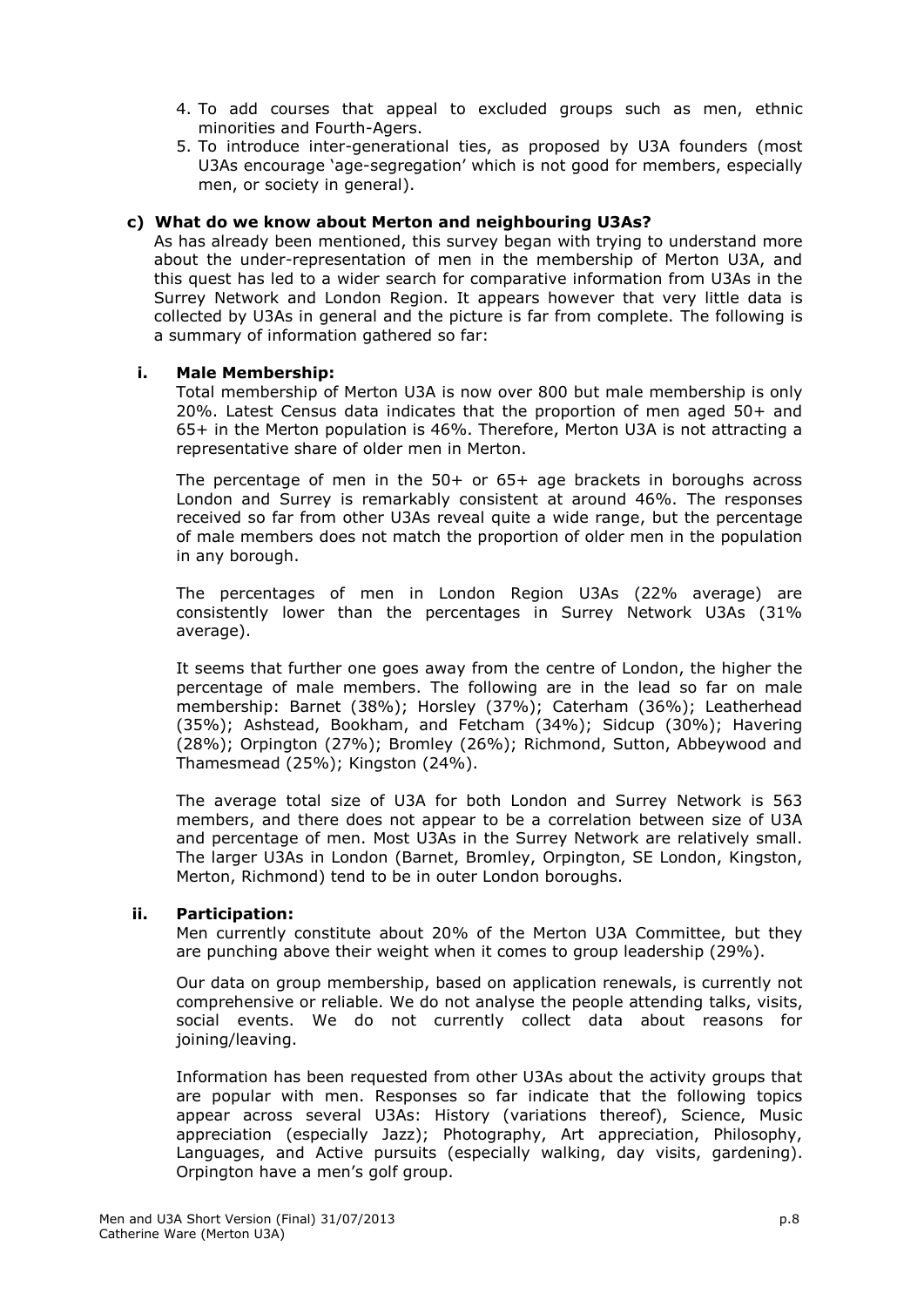## **iii. Demographic characteristics of residents in London and Surrey**

In an effort find some clues as to why U3As in the Surrey Network have higher percentages of men than those in London boroughs, further information was sought about some of the key demographic characteristics that might have an effect on the take up of learning in later life e.g. ages of members, marital status, qualifications, occupations/social class, retirement, deprivation, migration/diversity.

At Merton U3A we currently do not collect any personal data about our members apart from address, so it is difficult to analyse our membership (especially men) by any of these parameters. The same seems to apply to the other U3As we have contacted.

For the timebeing therefore, we are reliant on broad assumptions based on various demographic and other official statistics about the communities in which the U3As are based. It hasn't always been possible to find analyses by gender and age, and further research is required, but the following are some key indicators for boroughs/districts in the London Region and Surrey Network (see main text and Appendices for full analysis).

## **iv. 'The London effect'**

On average, the residents of Surrey tend to be older than the residents of London. There are also significantly more retired men (and women) in Surrey than in London, and there's a migratory drift of older people from London to the Southeast/East of England. Residents of Surrey are much more likely to be White British and born in the UK. A much higher proportion of Surrey residents is married (consequently there are also more people who are divorced/widowed) but significantly fewer are single. There are more residents in London with Level 4+ qualifications but that is most likely because they are younger and therefore have better access to higher education than older people have had – further data required on older people. Most people in London and Surrey are classified as middle class professionals, (the category from which most U3A members are drawn). However, there are fewer women in Surrey classified as professional, and there are slightly more men in Surrey who are classified as Higher management and senior professional (who are less inclined to join U3A).

In other words, the profile of Surrey residents closely resembles the profile of typical U3A members – older, retired, married (or divorced/widowed), relatively well educated, middle- to higher-middle class, White British, born in the UK, The society is relatively homogeneous and prosperous, and older people (including older men) identify more closely with their local communities  $-$  as Eric Midwinter observed, U3As fare better in small compact towns than big conurbations.

London residents tend to be more diverse in many ways. Residents of Inner London boroughs tend to be younger, more highly qualified, and least likely to be married or retired. The Outer London boroughs resemble Surrey to some degree, with several boroughs that have an older, more prosperous, predominantly White British population, significantly more married people, and higher levels of retirement than the London average.

Merton's profile is closer to the London profile than Surrey, but it has quite a split personality. The postal addresses of Merton U3A members indicate that the majority live in the western parts of the Borough of Merton, and that Merton U3A struggles to attract members from the eastern wards. The pattern of U3A membership broadly coincides with borough statistics on the location of older residents who are largely White British and born in the UK. Residents in the western parts of the borough also tend to enjoy higher levels of education,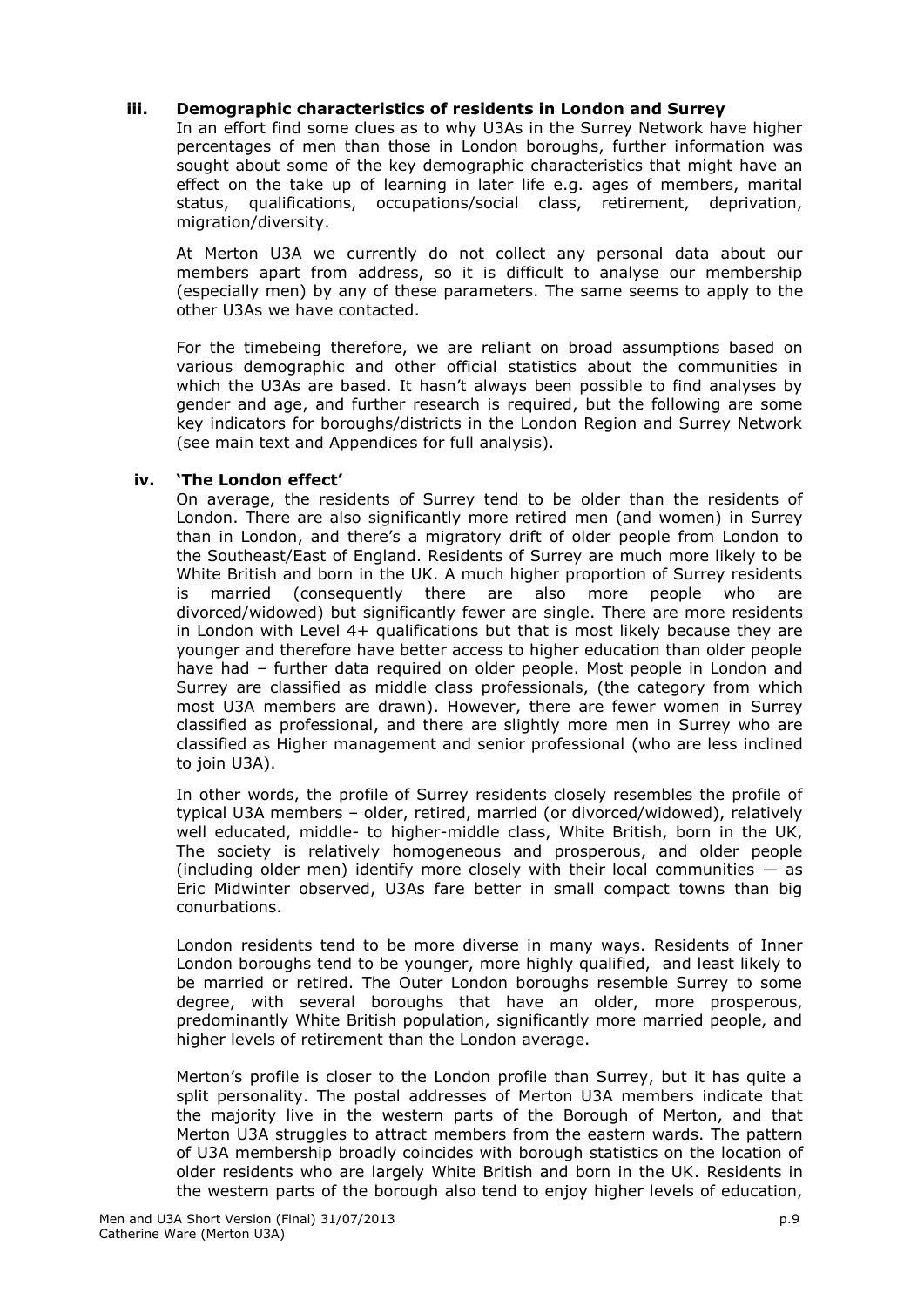employment in management and professional occupations, and low levels of deprivation. Further data is required by age and gender at ward level in order to get a more accurate picture on retirement, marital status, qualifications.

# **d) Probable reasons for under-representation of men in Merton U3A**

- U3A is unknown to many men because publicity  $-$  nationally, regional and local — is very low-key and does not employ the messages or channels likely to reach or attract them. The reliance on 'word of mouth' is more likely to attract people who are similar to existing members, who are predominantly women. U3A is therefore "off radar" for most men.
- For those who have heard of U3A it is often perceived to be an organisation for geriatrics and is rejected by many people, especially men.
- More men in Merton are working beyond State Pensionable Age (SPA), and amongst those, more are likely to be working in higher-skilled jobs  $-$  these are men who would otherwise be possible candidates for U3A membership. The timing of activities during workdays may not suit the increasing number of older people who are working.
- If older men are not learning at work, they are more likely to be learning independently, probably on-line or through TV/radio, and do not feel the need to join groups (they are more self-sufficient).
- Activities currently offered by U3A have a feminine bias with an emphasis on liberal arts, and there is not enough to interest men.
- Men prefer more focused learning with clear outcomes (e.g. talks, visits, events, short courses). The informal, slow-stream, self-development style of many U3A activities is less likely to appeal to men.
- Many men prefer classroom-type settings or other gender-neutral venues for learning and may not feel so comfortable meeting in people's homes.
- U3A is primarily a middle class organisation with members from lower management and professional occupations, who have benefitted from a good education. Men who fit the typical U3A profile live primarily in western parts of the borough. Men from more deprived parts of the borough are less likely to join an organisation that they perceive to be élitist and goal-oriented.
- Merton U3A membership is currently highly 'feminised'. If they don't know it beforehand, men may be unpleasantly surprised upon joining to find themselves so outnumbered, and may refrain from participation except perhaps for talks and visits which involve minimal commitment. They are unlikely to recommend it to their friends.

# **e) What might encourage more men to join Merton U3A?**

- More effective publicity  $-$  local, regional and national  $-$  using messages and media that target and appeal to men. Promote more lively 'can-do' image
- Activities that interest men; maybe some men-only activities
- More time-limited and focused learning options with visible outcomes e.g. talks/short courses/events/visits/online courses. Our offer must have "added value" that is not so easy to achieve or so enjoyable to do by oneself.
- Better use of digital technology and online courses to support quality learning and more learning opportunities
- More inter-generational and community activity
- More gender-neutral venues/ambience that men find congenial
- Scheduling of activities to accommodate working people (e.g. lunch-times, weekday evenings or weekends)
- Collaboration with other organisations to improve facilities, resources, and community outreach
- Involve more men in Committee roles and volunteering
- Increased male membership will hopefully have a snowballing effect
- Because of the significant social differences between the west and east of the borough, different strategies may be necessary, involving different publicity, activities, venues, and collaboration with different organisations.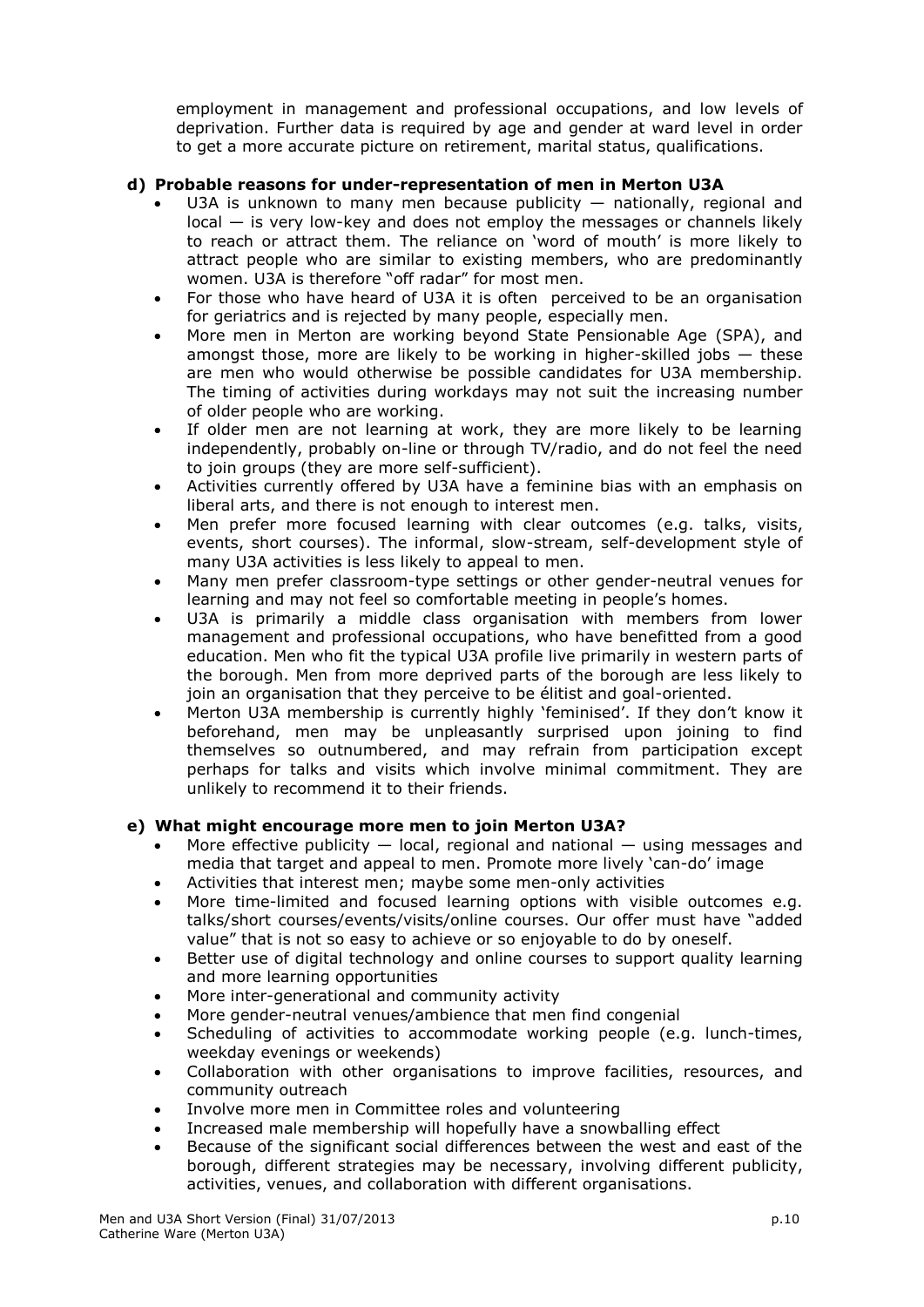## **4. FURTHER INFORMATION REQUIRED**

### **a) Data required /information management:**

As indicated in the main text and conclusions of this research, we know relatively little about the membership of Merton U3A, how they fit into the local demographic scenario and the external market. In this report, it's been necessary to rely on statistical analyses and literature to draw assumptions about our membership, but it would be preferable to validate these assumptions through better data collection within the organisation.

Information is required about the membership, not only to check how it reflects market share (and hence the effectiveness of publicity activities), but also to help in planning activities and resources according to the varied requirements of members. For example, since interests and participation are known to change with age, it would be useful to know the membership age profile. Since so many people are said to be working beyond SPA, it would be useful to know how this impacts on U3A participation, and would help to schedule events at appropriate times. Information on educational, occupational background, interests and participation would also help to plan activities and resources for maximum benefit. Understanding reasons for joining or leaving also helps to monitor whether there are special issues that need attention.

It is therefore recommended that we collect the following data about our members:

- **Demographic:** age, marital status, qualifications; employment (past/present), interests; participation in non-U3A organisations or learning activities;
- **Participation:** how did they hear about U3A; reasons for joining/leaving; participation in groups, talks, visits, social activities; participation in committee/ tutoring or other U3A support roles; volunteering

The methodology for doing this needs to be considered carefully. We could collect some data by amending Application/Renewal forms. Data about participation could be collected through Group Leaders and organisers of Talks, Visits, Study Days/Shared Learning projects, social events etc. Alternatively we may opt to conduct a properly-constructed survey (as a good example, see the methodology used by Lydia Heberstreit)

Keeping a central collection of research and other management information (preferably on-line so that it is more accessible) would provide continuity over the years to help new Committee members come up to speed more quickly, help to monitor trends in changing times, and strengthen understanding about what works/what doesn't work. This is even more important for larger U3As.

### **b)External research**

Assumptions have been made in this report, based on statistical analyses and a broad literature review, but we would need to undertake local market research to truly understand why older men in Merton are rejecting U3A.

It would be useful to work in conjunction with other U3As to design, implement and evaluate strategies in terms of what works/what doesn't e.g. Publicity material and advertising channels; Gender – based activities of interest to men; Online learning; Venues/schedules

Research might be conducted by U3A members as a Shared Learning Project (most research about U3A has so far been conducted by university faculty and younger academics). NB Coordination with Gwen Wright and Janet Whitehouse at regional and national level.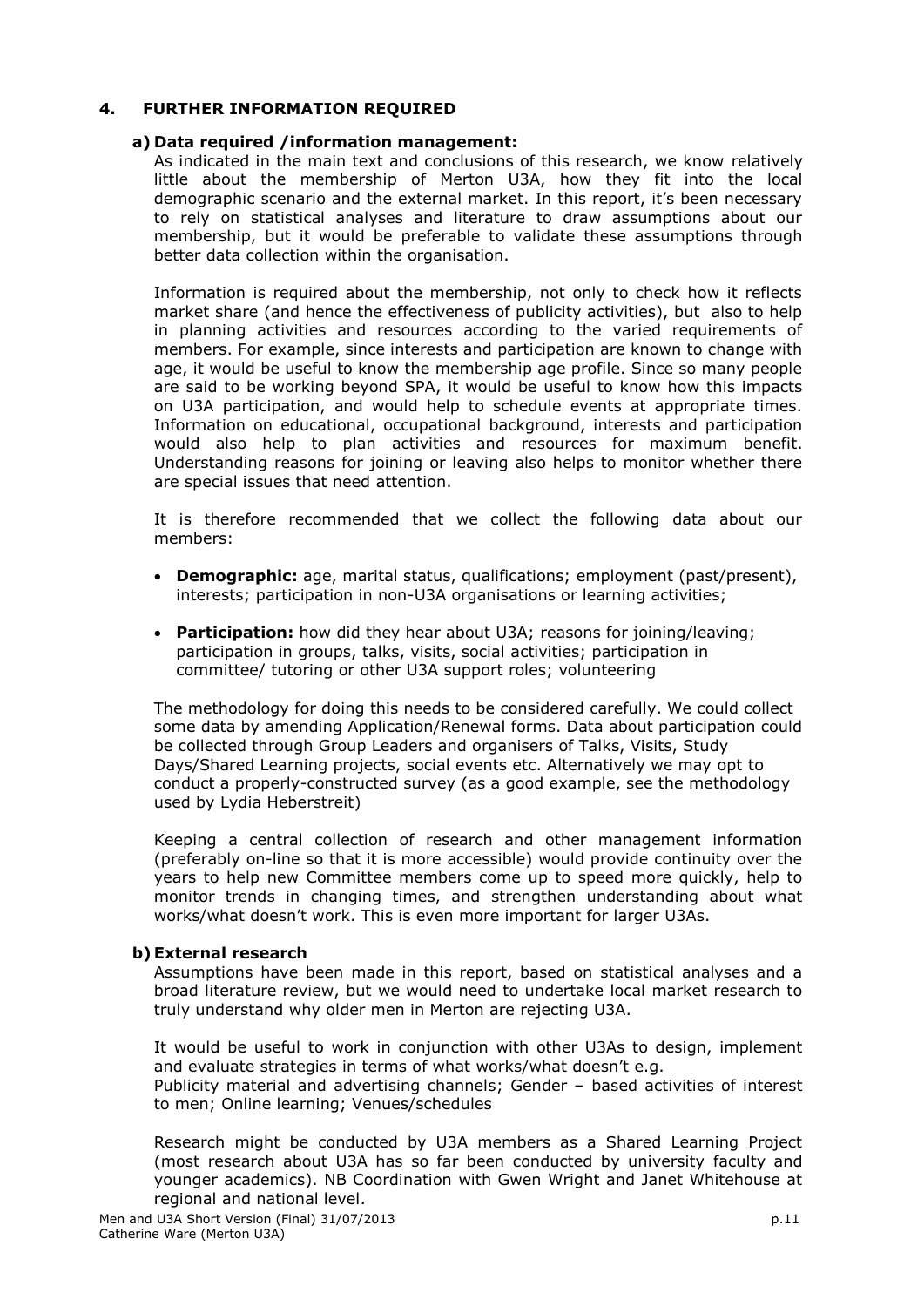National research about U3A needs updating to reflect a number of changes in factors such as social attitudes, health and life expectancy, education, work/retirement, leisure, prosperity, and technology (the digital age which has developed so fast in the last 20 years)  $-$  all of these have a gender aspect.

As suggested by McNair (NOLS 2012), U3A needs to work with NIACE and others in adult education sector to clarify definitions of learning (including digital).

"The notion of 'learning' is problematic… it is clear that many people interpret the term more narrowly than intended and probably differently by social class. The arrival of online learning as a major new feature of the landscape appears to be changing how people think about learning, as well as how they do it. The nature of independent, self-organised, and online learning is not well understood. Its growth might indicate a decline in the social benefits of learning, which are reported by significant numbers of older people, and especially the oldest. Its relationship to the growth of the University of the Third Age also requires further study." (p.9)

Note: In a telephone conversation with NIACE, we were informed that the 2013 questionnaire for NOLS is very similar to previous years in order to monitor trends, but it will contain some supplementary questions relating to community learning and impacts. Follow up with Fiona Aldridge.

It would be interesting to research French/hybrid models of U3A that have a close association with universities etc., to see how male membership compares with the British model — since it would appear that men are more inclined to hold a formal definition of learning.

### **5. SUGGESTED INTERIM ACTIONS**

**a) Groups/Activities:** Gender-blind/Gender-differentiated can both work, but it's important to have a strategy and programme that can be evaluated, and monitor what works/what doesn't.

Most U3As adopt a gender-blind approach, but this evidently isn't working because the predominance of female members is having the effect of 'feminising' the curriculum, and there is a need for the Committee to be more pro-active at seeding groups/activities that appeal to men (recommended by Heberstreit, Audrey Cloet and others).

Invite men to an event to discuss what sort of activities and facilities they would like, and make sure they are involved from the start of any special initiatives. Make the most of their skills and knowledge. Help may be required in facilitating discussion and seeding ideas, or negotiating special deals for facilities or activities. (women may be more effective at facilitation and networking to get things going — they even do this in the MensSheds movement). Suggestions for discussion:

- Talks/Short courses (tasters) that may be a way of starting an interest group e.g. Science/technology; Financial management; Health and fitness/First aid; Legal issues; DIY; Cooking (see 'Third Age Curriculum' proposals by Formosa 2012 and McNair 2009)
- Making use of U3A, OU OpenLearn and other online learning resources could enable the provision of quality courses to complement in-house expertise
- Group discounts to e.g. sporting events; industrial/ transport/ military heritage sites etc.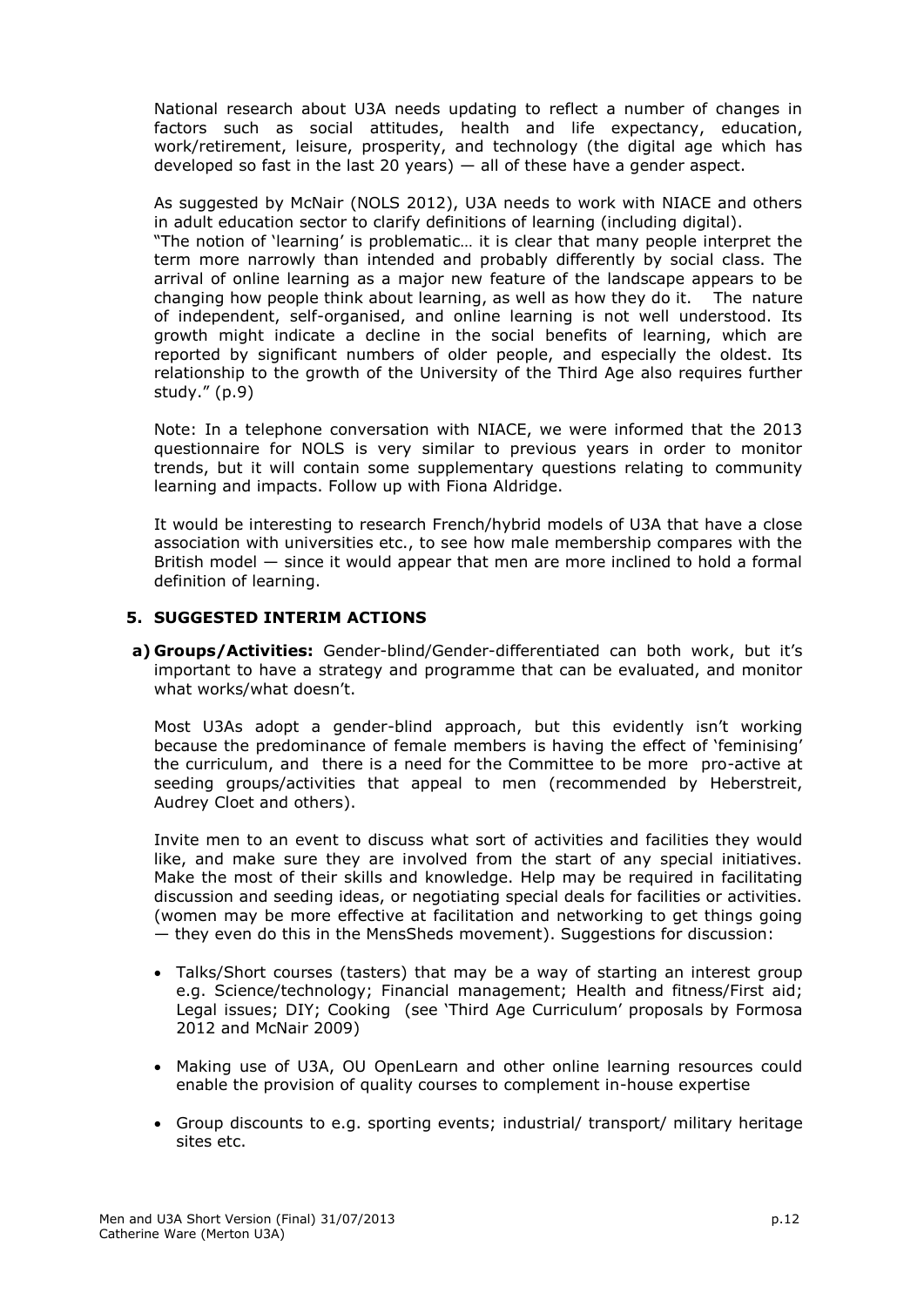- U3A events using local parks, sporting facilities, pubs/clubs e.g. sports days/tournaments (golf, tennis, cricket, boating); quiz night; heritage treasure hunt; picnic; themed social events led by activity groups e.g. art exhibition; French/Italian social; wine tasting;
- Consider building some U3A teams to participate in local public events e.g. Pub quiz team; U3A boat in the Great River Race; charity walks/runs, cycle races. This could also help to raise the U3A profile
- Men have different interests and abilities according to age, fitness, education, 'social class', marital status – and they don't necessarily mix well. Consider different types of activity/venues to cater for these differences.
- **b) Male-friendly venues/social ambience:** Venues and events need to be more congenial for men. Having the option of alcoholic beverages in addition to tea/coffee/soft drinks at social events has been suggested.

Hebestreit's research found that meeting in private homes can be inhibiting for men, who often prefer more neutral venues. These could be in a traditional classroom/lecture hall or more informal setting. Apart from community centres and 'Church' halls, potential venues might include quiet spaces in restaurants/cafés, libraries/bookshops, museums/galleries, theatres/cinemas, visitor centres at heritage sites and parks/nature reserves, or sports centres. These venues will often charge for use of their facilities, but affordable group discounts may be negotiable.

The team at University of Surrey CRAG also noted that pubs/clubs are often popular, enabling men to connect with the world in a congenial atmosphere and avoid female-dominated venues. Tony Kane, Editor of Time and Leisure magazine, recently wrote about the current demise of pubs in general, but the opportunities they offer as a meeting place for many local clubs and interest groups. He cites the 'Hand in Hand' in Wimbledon which hosts 14 different groups including "poker, ping pong, beer tasting, squash, bell ringing choral singing, cycling, writing, quizzes and… Morris dancing".

### **c) Scheduling:**

Many older men (and increasingly, women) work full or part-time, and Sundays can be a particularly lonely day for those who live alone. Consider scheduling some activities at lunch-times, weekday evenings or weekends.

### **d) Intergenerational/community activities:**

- Provide opportunities for activities with local schools/colleges or youth organisations. e.g. talks (by U3A members), debates, mentoring and other volunteer work.
- Proactively involve men in volunteering opportunities for U3A, both internally and as representatives of U3A in community (e.g. environmental projects; work with older men in care homes, prisons)

### **e) Publicity:**

- Produce a range of publicity materials and make use of channels that target and appeal to men. Promote U3A as a "can-do" organisation (get away from the old/ feminine/passive image). Humour important.
- Make contact and publicise through including online links and the people/places that men encounter in daily life e.g. bank/building society; pub/off-licence, newspaper/corner shop, barber, dentist/doctor, pharmacy, garage;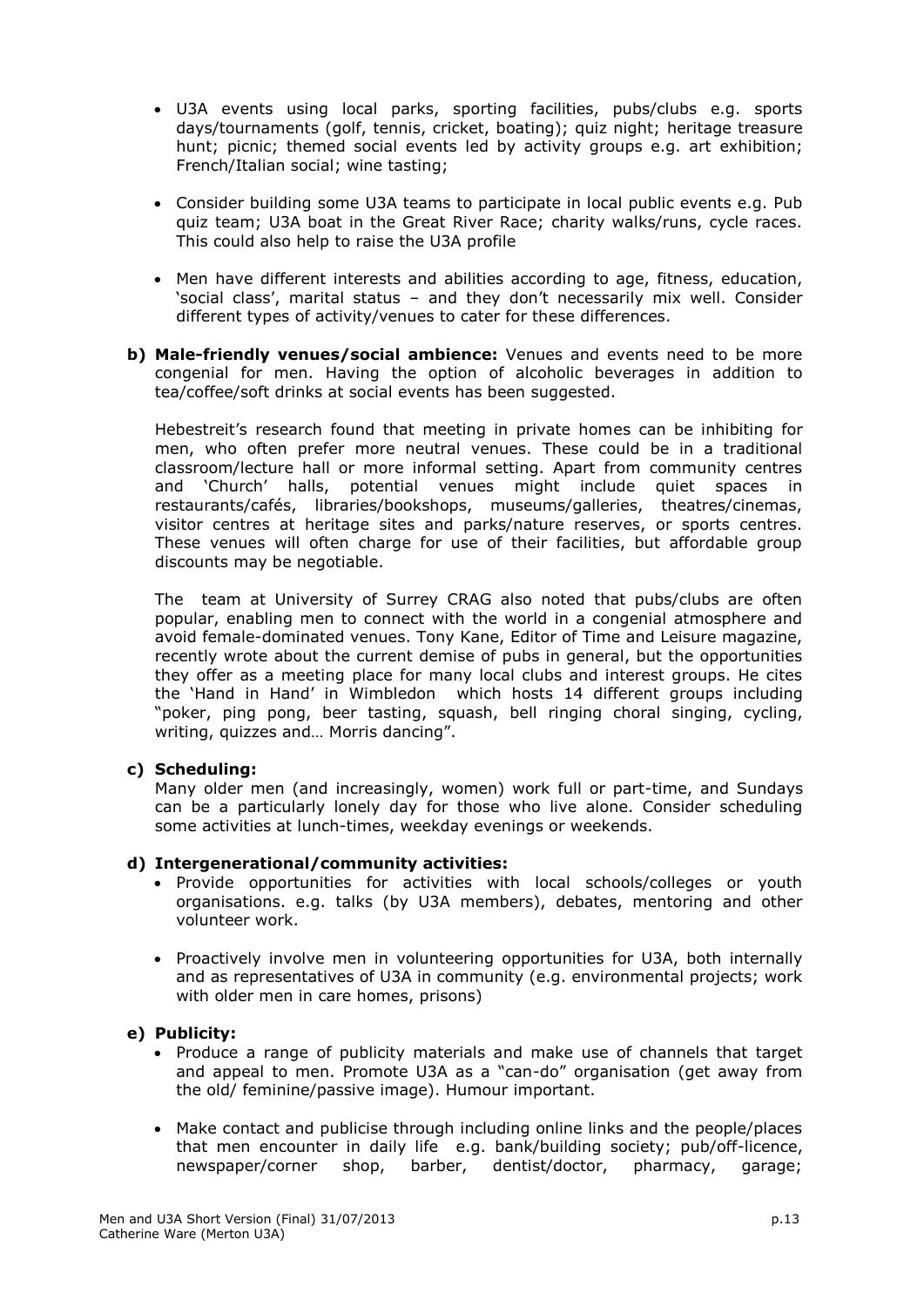sports/fitness/social clubs, business societies, employers and any organisations with large male contingent. Note: men don't go to libraries as often as women.

- Retirement courses should mention U3A, although people who are selfemployed and working for small businesses may not have the benefit of such courses.
- Raising the profile of U3A regionally and nationally should give more credibility to U3A and help with local recruitment. Consider working with other London U3As to promote regional advertising (e.g. Freedom Pass wallets; adverts on public transport).
- First point of contact can be critical and having a male member as the first contact point may help to 'legitimise' participation for some men.

#### **f) Overcoming geographical differences in Merton:**

Because of the significant social differences between the west and east of the borough, different strategies may be necessary, including different publicity, activities, venues, and collaboration with different organisations.

#### **g) Collaboration with other organisations:**

Finding adequate resources can become a problem as U3As become larger with increased demand for courses/activities, tutors and space for activities. This also puts more pressure on Committee members and others in a support role.

Instead of trying to preserve a strict autonomy or achieve universal appeal, Marvin Formosa suggests that U3As should overcome some of the 'polarities' between French/British models by collaborating with other tertiary education providers. Audrey Cloet also advocates collaborative working with complimentary organisations that have the resources we need.

Some collaboration is better done at national level for the benefit of all U3As, and Formosa points to the promising "memorandum of understanding between the Third Age Trust and The Open University… which may lead to better opportunities for older learners, to improved access of library and online facilities, participation in university courses and modules, and registering as students with reduced fees and different entrance qualifications."(p.17).

The Third Age Trust offers a number of online courses already, and these are increasing. In addition, UCL, LSE, the British Library, the BBC, and many other organisations provide live access to lectures, as well as podcasts and learning materials online, free-of-charge. Ian Searle is also compiling a directory of websites with online learning opportunities such as Coursera, edX, Udacity and TED Talks. The non-U3A Links page on our website should be developed further into a useful resource for member. In addition, links to U3A at national, regional and local levels could provide an effective publicity channel.

Consideration should also be given to collaboration with other organisations at local levels. In addition to the Workers' Education Association, local secondary schools and colleges may be a source of speakers as well as venues and facilities. Opportunities may lie also in joint-working with charities, clubs/societies, and businesses that have experience, funding, facilities and perhaps large male memberships. For example, the MensSheds movement offers opportunities to set up facilities for those with a more practical bent. Age UK has a programme for funding research other activities for older men. YMCA, ROTARY/PROBUS are examples of other potentially relevant organisations.